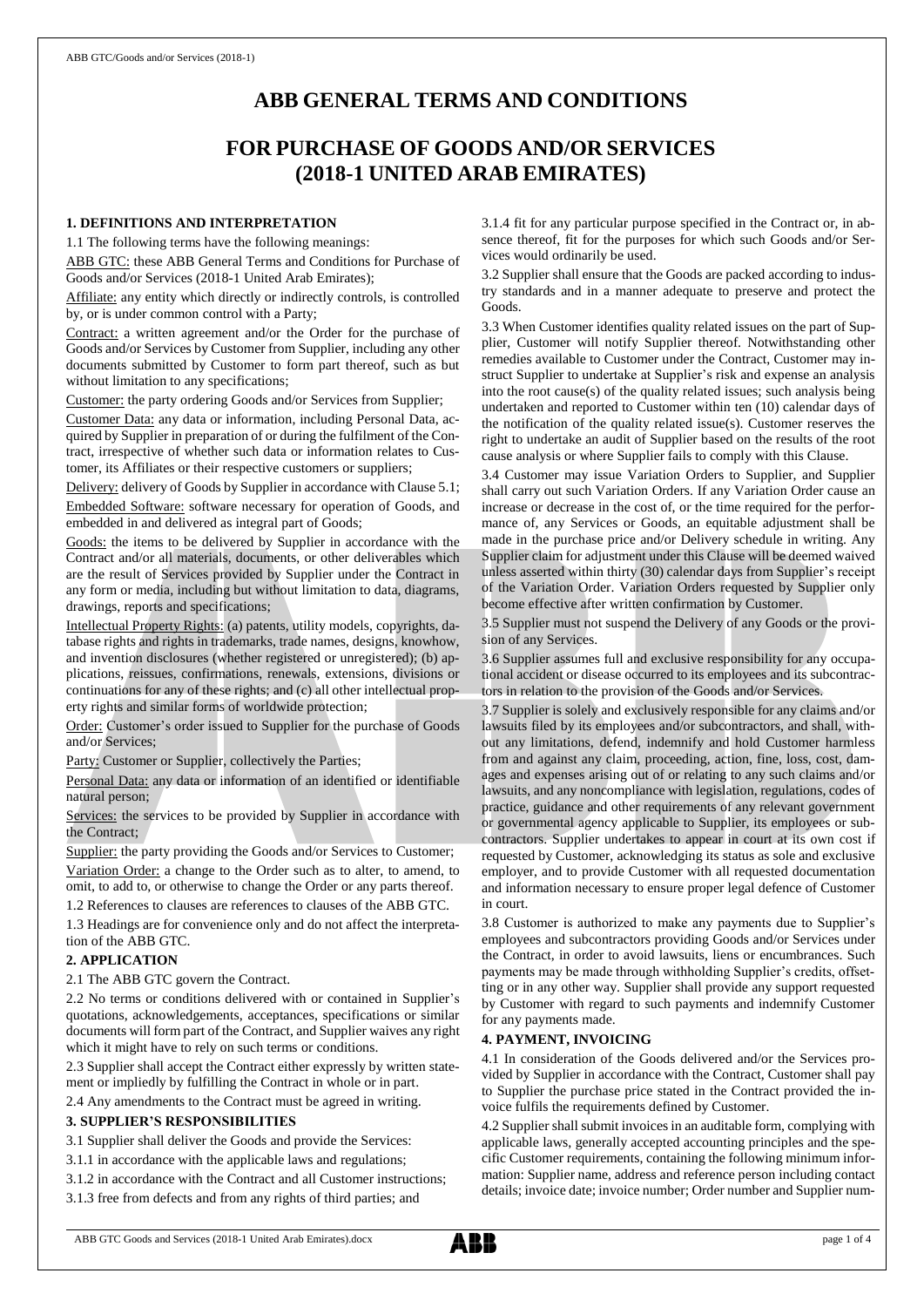ber; address of Customer; quantity; specification of Goods and/or Services; price (total amount invoiced); currency; tax or VAT amount; tax or VAT number; Authorized Economic Operator and/or Approved Exporter Authorization number and/or other customs identification number, if applicable; payment terms as agreed.

4.3 Invoices must be sent to the billing address specified in the Contract.

4.4 Customer shall pay the invoice in accordance with the payment terms agreed in the Contract.

4.5 Customer will reimburse expenses only at cost and to the extent agreed in writing.

4.6 Services charged on the basis of hourly rates require written confirmation of Supplier's time sheets by Customer. Supplier shall submit such time sheets to Customer for confirmation as may be instructed by Customer but latest together with any related invoice. Confirmation of time sheets cannot be construed as acknowledgement of any claims. Customer is not obliged to pay invoices based on time sheets which are not confirmed by Customer in writing.

4.7 Customer reserves the right to set off or withhold payment for Goods and/or Services not provided in accordance with the Contract.

# **5. DELIVERY, PERFORMANCE OF SERVICES**

5.1 Unless agreed otherwise in the Contract, the Goods shall be delivered in accordance with INCOTERMS 2010 FCA, to the place defined in the Contract or, if no such place has been defined, to Customer's place of business.

5.2 The Services shall be provided at the place specified in the Contract or, if no such place has been specified, at Customer's place of business.

5.3 Supplier shall provide no later than at the time of acceptance of the Contract the following minimum information: number of packages and contents, the customs tariff numbers of the country of consignment, and the countries of origin for all Goods. For controlled Goods, the relevant national export control numbers must be indicated and, if the Goods and/or Services are subject to U.S. export regulations, the U.S. Export Control Classification Numbers (ECCN) or classification numbers of the International Traffic in Arms Regulations (ITAR) must be specified. Proofs of preferential origin as well as conformity declarations and marks of the country of consignment or destination are to be submitted without being requested; certificates of origin upon request. Supplier shall state the Order number on all invoices (in particular but not limited to commercial, pro forma or customs invoices).

5.4 The Goods shall be delivered, and Services shall be provided during Customer's business hours unless otherwise requested by Customer.

5.5 Upon Delivery, Supplier (or its appointed carrier) shall provide Customer a delivery note and any other required export and import documents not mentioned in Clause 5.3. If Customer has approved partial delivery, such delivery note shall also include the outstanding balance. 5.6 Ownership of the Goods passes to Customer at Delivery. To the extent that the Goods contain Embedded Software, ownership of such Embedded Software will not passto Customer, but Supplier shall grant, or – as applicable – shall procure that the third party owner grants, Customer and all users a worldwide, irrevocable, perpetual, transferable, non-exclusive, royalty-free right to use the Embedded Software as integral part of such Goods and/or for servicing either of them.

# **6. ACCEPTANCE**

6.1 Delivery of Goods or provision of Services may not be deemed to be acceptance of such Goods or Services by Customer. Customer shall have reasonable time to inspect or test the Goods and/or Services and to report any defects to Supplier. If a defect in the Goods and/or Services was not reasonably detectable during the inspection, Customer shall have reasonable time to provide notice of such defect after it has become apparent and/or to reject the Goods and/or Services.

6.2 The Parties may agree on a certain acceptance procedure, in which case acceptance will be subject to Customer's written acceptance statement. Supplier shall inform Customer in writing within a reasonable time period in advance when the Goods and/or Services are ready for acceptance.

6.3 Customer may enforce any remedy defined in the Contract for any rejected Goods or Services.

# **7. DELAY**

If the Delivery of Goods or the provision of Services does not comply with the agreed date(s), Customer may:

7.1 terminate the Contract in whole or in part;

7.2 refuse any subsequent delivery of the Goods or provision of the Services;

7.3 recover from Supplier any expenses reasonably incurred by Customer in obtaining the Goods and/or Services in substitution from another supplier;

7.4 claim damages for any cost, loss, expenses and liquidated damages incurred by Customer which are attributable to Supplier's delay; and

7.5 claim liquidated damages as agreed in the Contract.

# **8. WARRANTY AND REMEDIES**

8.1 Supplier warrants that the Goods and/or Services comply with the Contract, including but without limitation to Supplier's responsibilities as defined in Clause 3.1.

8.2 Supplier warrants that the Goods are new and unused at the date of Delivery and remain free from defects during the warranty period.

8.3 The warranty period is twenty four (24) months from Delivery.

8.4 In case of breach of any warranty which is not remedied within forty eight (48) hours from Customer's notification, or in case of any other breach of the Contract, Customer is entitled to enforce any or more of the following remedies at its discretion and at Supplier's expense:

8.4.1 to give Supplier another opportunity to carry out any additional work necessary to ensure that the Contract is fulfilled, and/or to obtain prompt repair or replacement of the defective Goods and/or Services;

8.4.2 to carry out (or to instruct a third party to carry out) any additional work necessary to make the Goods and/or Services comply with the Contract;

8.4.3 to refuse any further Goods and/or Services;

8.4.4 to claim such damages as may have been sustained by Customer as a result of Supplier's breach of the Contract;

8.4.5 to terminate the Contract; in such event Customer has no obligation to compensate Supplier, and, at Customer's option, Supplier shall pay back to Customer any remuneration received from Customer for the Goods and/or Services and take back the Goods at Supplier's own cost and risk.

8.5 In case of a breach of any warranty, the entire warranty period shall be restarted for the defective Goods/Services from the date the remediation is completed to Customer's satisfaction.

8.6 The rights and remedies available to Customer under the Contract are cumulative and are not exclusive of any rights or remedies available at law or in equity.

## **9. INTELLECTUAL PROPERTY RIGHTS**

9.1 Subject to Clause 9.2, Supplier hereby grants Customer, or undertakes to procure that Customer is granted, a worldwide, irrevocable, transferable, non-exclusive, royalty-free license to use the Intellectual Property Rights in the Goods, including Embedded Software, if any.

9.2 Supplier herewith assigns to Customer full ownership rights in any Intellectual Property Rights in Goods resulting from the Services. Supplier further agrees, upon Customer's request and at its cost, to take all further steps necessary to perfect Customer's ownership to the Intellectual Property Rights.

9.3 Intellectual Property Rights in any Goods created by or licensed to Supplier prior or outside a Contract (Pre-Existing IPR) will remain vested in Supplier (or the third party owner). To the extent that Pre-Existing IPR are embedded in any Goods resulting from the Services, Supplier grants, or undertakes to procure that the third party owner grants, Customer and its Affiliates a worldwide, irrevocable, transferable, non-exclusive, royalty-free license to use the Pre-Existing IPR as part of such Goods, including the right to improve, develop, market, distribute, sublicense or otherwise use such Pre-Existing IPR.

9.4 Supplier must specify in writing and prior to Delivery all open source software contained in or used by Embedded Software, if any, and request Customer's written approval. Supplier agrees to replace at

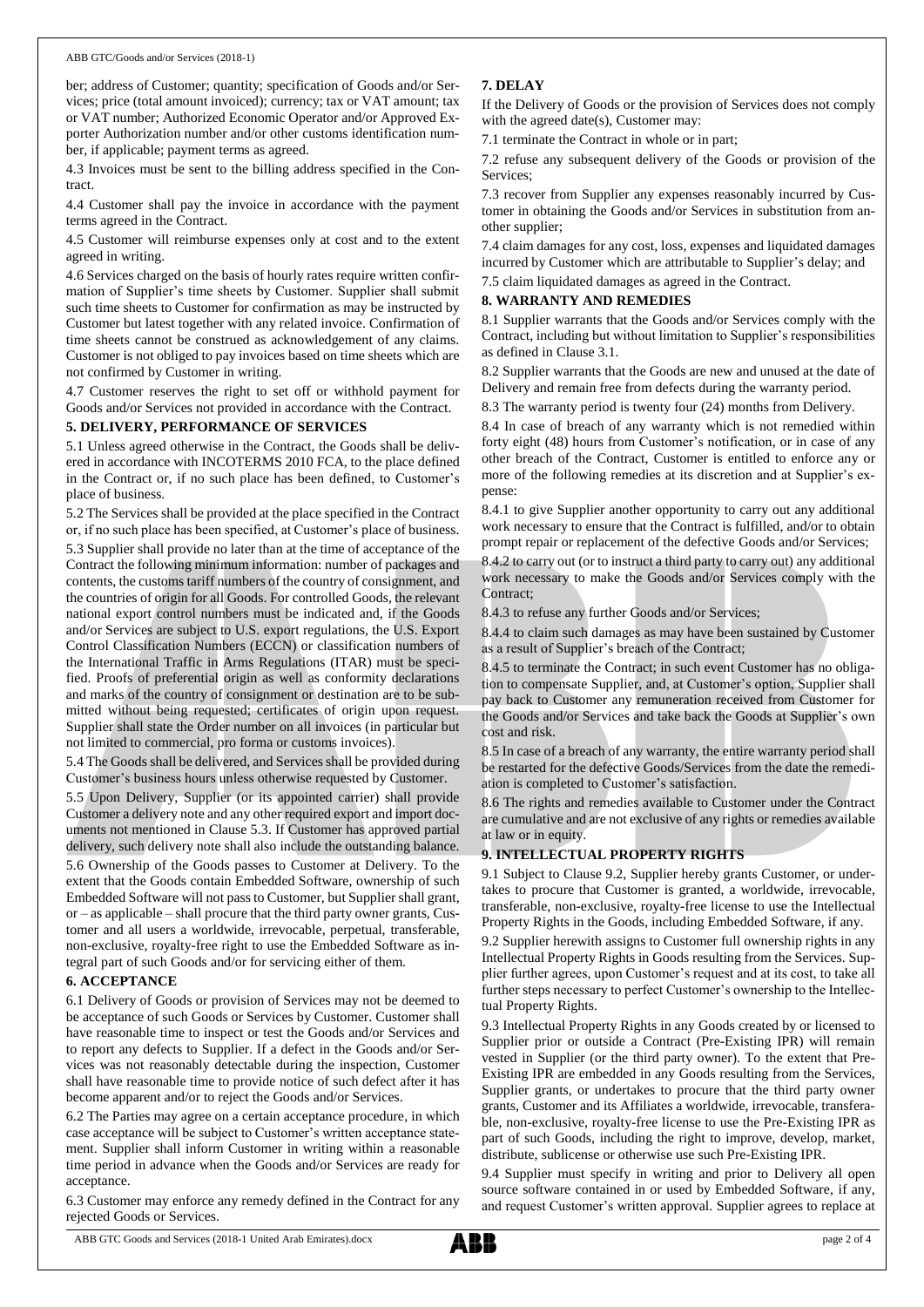its own cost any open source software components rejected by Customer with software of at least the same quality and functionality.

9.5 If any claim is made against Customer that the Goods and/or Services infringe a third party's Intellectual Property Rights, Supplier shall at its cost, but at Customer's discretion (i) procure for Customer and Customer's clients, as the case may be, the right to continue using the Goods and/or Services; (ii) modify the Goods and/or Services so they cease to be infringing; or (iii) replace the Goods and/or Services by non-infringing equivalents. Otherwise, Customer is entitled to terminate the Contract and to reclaim all sums which it has paid to Supplier thereunder.

#### **10. COMPLIANCE, INTEGRITY**

10.1 Supplier shall provide the Goods and/or Services in compliance with all relevant laws, regulations, and codes of practice.

10.2 Supplier and its subcontractors must comply with the ABB List of Prohibited and Restricted Substances and report to Customer the substances contained in the Goods. Supplier must also comply with the reporting and other requirements regarding Conflict Minerals made available under **[www.abb.com](http://www.abb.com/) – Supplying – Material Compliance – ABB Policy and Supplier Requirements** or otherwise and shall provide Customer with documents, certificates and statements as requested. Any statement made by Supplier to Customer (whether directly or indirectly) with regard to materials used for or in connection with the Goods and/or Services will be deemed to be a representation under the Contract.

10.3 Supplier represents and warrants that it is and will remain fully compliant with all applicable trade and customs laws, regulations, instructions, and policies, including, but not limited to, satisfying all necessary clearance requirements, proofs of origin, export and import licenses and exemptions from, and making all proper filings with appropriate governmental bodies and/or disclosures relating to the provision of services, the release or transfer of goods, hardware, software and technology.

10.4 No material or equipment included in or used for the Goods and/or Services must originate from any company or country listed in any relevant embargo issued by the authority in the country where the Goods and/or Services will be used or an authority otherwise having influence over the equipment and material forming part of the Goods and/or Services. If any of the Goods and/or Services are or will be subject to export restrictions, it is Supplier's responsibility to promptly inform Customer in writing of the particulars of such restrictions.

10.5 Both Parties warrant that each will not, directly or indirectly, and that each has no knowledge that other persons will, directly or indirectly, make any payment, gift or other commitment to its customers, to government officials or to agents, directors and employees of each Party, or any other party in a manner contrary to applicable laws (including but not limited to the U. S. Foreign Corrupt Practices Act, the UK Bribery Act 2010 and, where applicable, legislation enacted by member states and signatories implementing the OECD Convention Combating Bribery of Foreign Officials), and shall comply with all relevant laws, regulations, ordinances and rules regarding bribery and corruption. Nothing in the Contract will render either Party or any of its Affiliates liable to reimburse the other for any such consideration given or promised.

10.6 Supplier herewith acknowledges and confirms that Supplier has received a copy of ABB's Code of Conduct and ABB's Supplier Code of Conduct or has been provided information on how to access both ABB Codes of Conduct online under **[www.abb.com/Integrity](http://www.abb.com/Integrity)**. Supplier agrees to perform its contractual obligations in accordance with both ABB Codes of Conduct.

10.7 ABB has established reporting channels where Supplier and its employees may report suspected violations of applicable laws, policies or standards of conduct: Web portal: **[www.abb.com/Integrity](http://www.abb.com/Integrity) – Reporting Channels**; contact details specified on this Web portal.

10.8 Any violation of an obligation contained in this Clause 10 is a material breach of the Contract and entitles the other Party to terminate the Contract with immediate effect and without prejudice to any further rights or remedies available thereunder or at law. Notwithstanding anything to the contrary in the Contract, Supplier shall, without any limitations, indemnify and hold harmless Customer for all liabilities, damages, cost or expenses incurred as a result of any such violation and/or termination of the Contract, or arising from export restrictions concealed by Supplier.

#### **11. CONFIDENTIALITY, DATA SECURITY, DATA PROTECTION**

11.1 Supplier shall keep in strict confidence all Customer Data and any other information concerning Customer's or its Affiliates' business, their products and/or their technologies which Supplier obtains in connection with the Goods and/or Services to be provided (whether before or after acceptance of the Contract). Supplier shall restrict disclosure of such confidential material to such of its employees, agents or subcontractors or other third parties as need to know the same for the purpose of the provision of the Goods and/or Services to Customer. Supplier shall ensure that such employees, agents, subcontractors or other third parties are subject to and comply with the same obligations of confidentiality as applicable to Supplier and will be liable for any unauthorized disclosures.

11.2 Supplier shall apply appropriate safeguards, adequate to the type of Customer Data to be protected, against the unauthorised access or disclosure of Customer Data and protect such Customer Data in accordance with the generally accepted standards of protection in the related industry, or in the same manner and to the same degree that it protects its own confidential and proprietary information – whichever standard is higher. Supplier may disclose confidential information to Permitted Additional Recipients (which means Supplier's authorised representatives, including auditors, counsels, consultants and advisors) provided always that (i) such information is disclosed on a strict need-to-know basis, and (ii) such Permitted Additional Recipients sign with Supplier a confidentiality agreement with terms substantially similar hereto or, where applicable, are required to comply with codes of professional conduct ensuring confidentiality of such information. Supplier shall comply with, and ensure that the Permitted Additional Recipients comply with, any security procedure, policy or standard provided to Supplier by Customer or any of its Affiliates from time to time, and in particular with the ABB Cyber Security Requirements for Suppliers as made available under **[www.abb.com/Supplying/Cybersecurity](http://www.abb.com/Supplying/Cybersecurity)**, or as otherwise set out in the Contract.

11.3 Supplier must not (i) use Customer Data for any other purposes than for providing the Goods and/or Services, or (ii) reproduce the Customer Data in whole or in part in any form except as may be required by the Contract, or (iii) disclose Customer Data to any third party, except to Permitted Additional Recipients or with the prior written consent of Customer.

11.4 Supplier shall install and update at its own cost adequate virus protection software and operating system security patches for all computers and software utilized in connection with providing the Goods and/or Services.

11.5 Supplier shall inform Customer without delay about suspicion of breaches of data security or other serious incidents or irregularities regarding any Customer Data.

11.6 Supplier agrees that Customer may provide any information received from Supplier to Affiliates of Customer and to third parties.

11.7 Protection of Personal Data

11.7.1 If Customer discloses Personal Data to Supplier, Supplier shall comply with all applicable data protection laws and regulations.

11.7.2 Supplier shall apply appropriate physical, technical and organizational measures to ensure a level of security of Personal Data appropriate to the respective risk and the ability to ensure the ongoing confidentiality, integrity, availability and resilience of processing systems and services.

11.7.3 Supplier agrees that it will not withhold or delay its consent to any changes to this Clause 11 which in Customer's or its Affiliates' reasonable opinion are required to be made in order to comply with applicable data protection laws and regulations and/or with guidelines and advice from any competent supervisory authority, and agrees to implement any such changes at no additional cost to Customer.